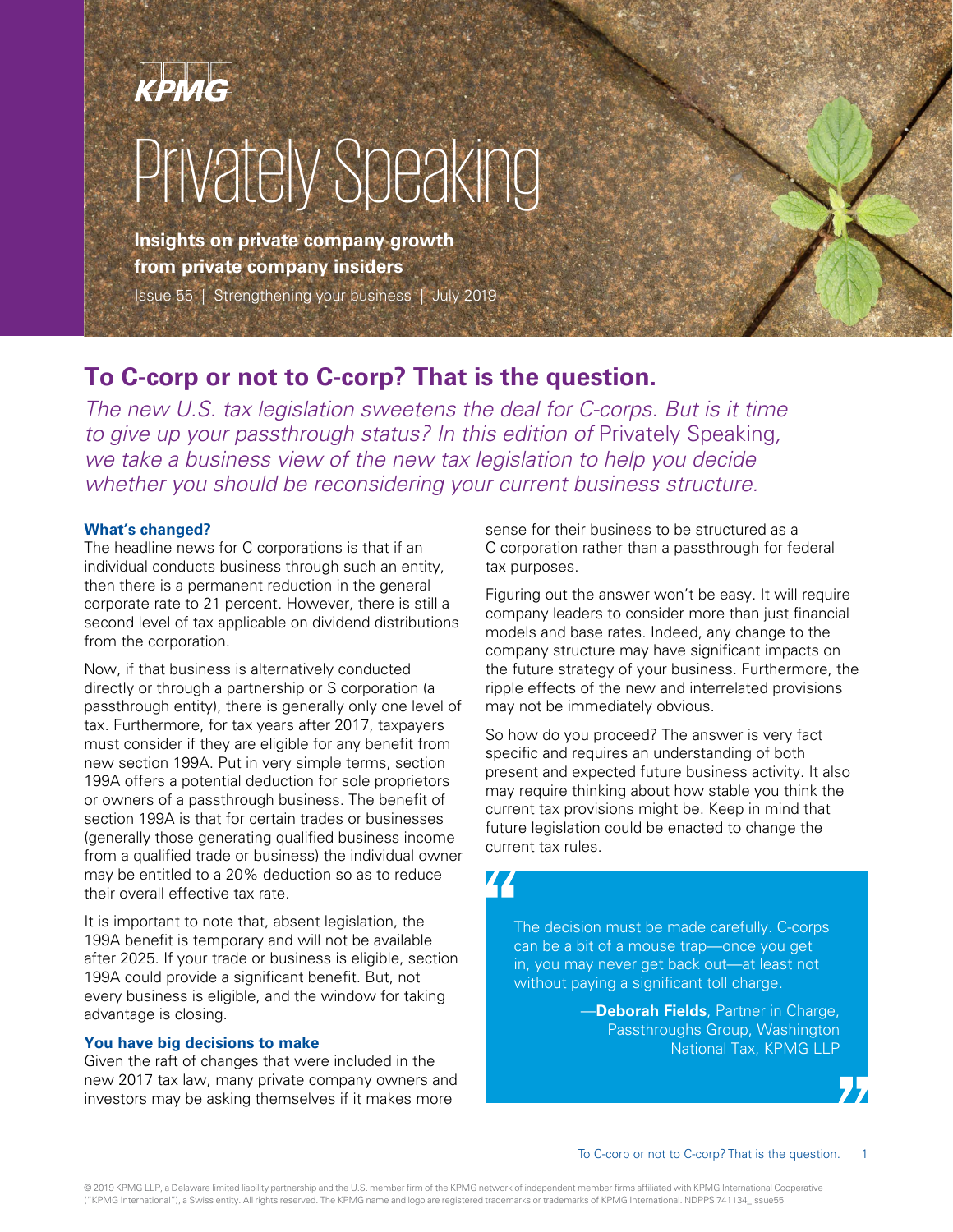#### **Tick-tock: The benefits are temporary**

While the benefits of the new tax code are largely available beginning in 2018, many of them—particularly those under section 199A—are scheduled to expire after 2025 (unless Congress extends it). The timeframe for taking advantage is shortening. That means decisions need to be made soon.

# 44

Even if you ultimately decide not to convert into a C-corp, the analysis and discussion between top management, the board of directors, and shareholders gives tax and finance leaders the vision necessary to engage in other important tax and financial planning.

—**Brian Hughes**, National Private Markets Group Leader and National Venture Capital Coleader, KPMG LLP



#### **Are you even eligible?**

Understanding whether your business income is eligible for the 20 percent deduction can be tricky. For example, the deduction is not available for taxpayers who operate within a specified list of ''bad'' service businesses. So if your business is primarily involved in one of the service areas listed below, there's a good chance that your income may not be eligible:

| $\rightsquigarrow$                          | <b>Health</b>                                                                                               |
|---------------------------------------------|-------------------------------------------------------------------------------------------------------------|
| <b>F</b>                                    | Law                                                                                                         |
| 團                                           | <b>Accounting</b>                                                                                           |
| 够                                           | <b>Actuarial science</b>                                                                                    |
|                                             | <b>Performing arts</b>                                                                                      |
| $\ddot{\mathcal{E}}$                        | <b>Athletics</b>                                                                                            |
|                                             | <b>Financial services</b>                                                                                   |
| <b>181</b>                                  | <b>Brokerage services</b>                                                                                   |
| $\mathbf{r}$                                | <b>Investing and investment management</b>                                                                  |
| 不信                                          | <b>Certain trading and dealing</b>                                                                          |
| 企                                           | Any other business where the principal<br>asset is the skill or reputation of one or<br>more employee/owner |
| Before you can decide what is best for your |                                                                                                             |

organization, you need to start by considering how the business and its owners are currently being taxed, how the business accrues value, and how it plans to grow in the future. The pros and cons of conversion will be different for every company.

> —**Brad Sprong,** National Private Markets Group Tax Leader, KPMG LLP

#### 2 To C-corp or not to C-corp? That is the question.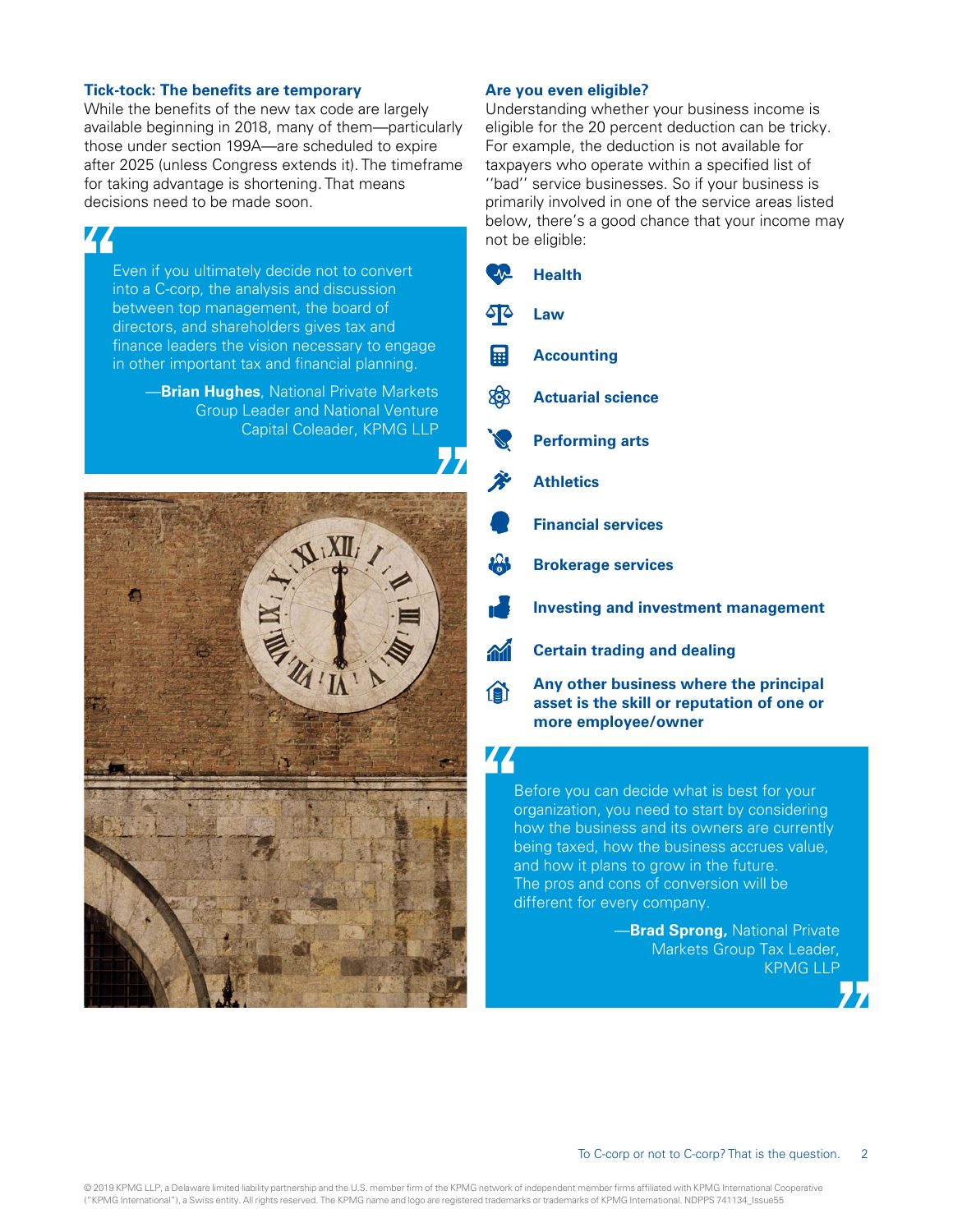# **Questions to consider**

Now is the perfect time to sit down with your executive team and your tax professionals to discuss the impact of tax reform on your business. The following questions should be part of the discussion—but other factors may ultimately weigh into your decision as to whether to be a C corporation or not to be a C corporation:

1  $\mathbf 1$ |<br>|<br>|

Is the trade or business expected to generate income or loss in the foreseeable future?

**2** Is any of your trade or business able to benefit from the 20 percent deduction?

Is there a tax cost of getting into a C corporation?



5

6

7

8

9

3

What is the anticipated exit strategy for the business?

Will cash be retained or distributed by the business?

Is there a state tax deduction that would be available for a C corporation but not for an individual?

Is there a state tax difference between being classified as a passthrough and a C corporation?

- Are there any international considerations?
	- How sensitive is the decision to tax law changes in the future, such as an increase in the corporate tax rate?

**10** Are there any "nontax" drivers to the<br>**10** decision, such as complexity of reporting, or investor attractiveness, or other drivers?

# 44

Deciding to change the tax status of your company triggers a number of additional tax and business planning considerations that need to be addressed both before and after conversion. Private company owners and executives need to understand what is at stake.

> **—Conor Moore**, National Venture Capital Coleader, KPMG LLP

# **Want to learn more about the impact of Section 199A?**

**[Check out this series of video ''shorts'](https://tax.kpmg.us/articles/2019/section-199a-explained-in-video.html)'** where Deborah Fields, one of KPMG's passthrough tax leaders, introduces the key issues and what they may mean for your business.



[View videos](https://tax.kpmg.us/articles/2019/section-199a-explained-in-video.html?utm_source=privatspeaking55sectn199a07_25_19&utm_medium=referral&mid=m-00004742&utm_campaign=c-00076109&cid=c-00076109) >>

# **Looking for the details?**

**[Check out our recent](https://assets.kpmg/content/dam/kpmg/us/pdf/2019/01/tnf-199a-kpmg-report-jan24-2019.pdf)  [report](https://assets.kpmg/content/dam/kpmg/us/pdf/2019/01/tnf-199a-kpmg-report-jan24-2019.pdf)** where we offer our in-depth analysis and observations on the final Section 199A regulations.

KPMG KPMG renort-Analysis and observations of final section 199A **regulations** 

[Read more](https://assets.kpmg/content/dam/kpmg/us/pdf/2019/01/tnf-199a-kpmg-report-jan24-2019.pdf) >>